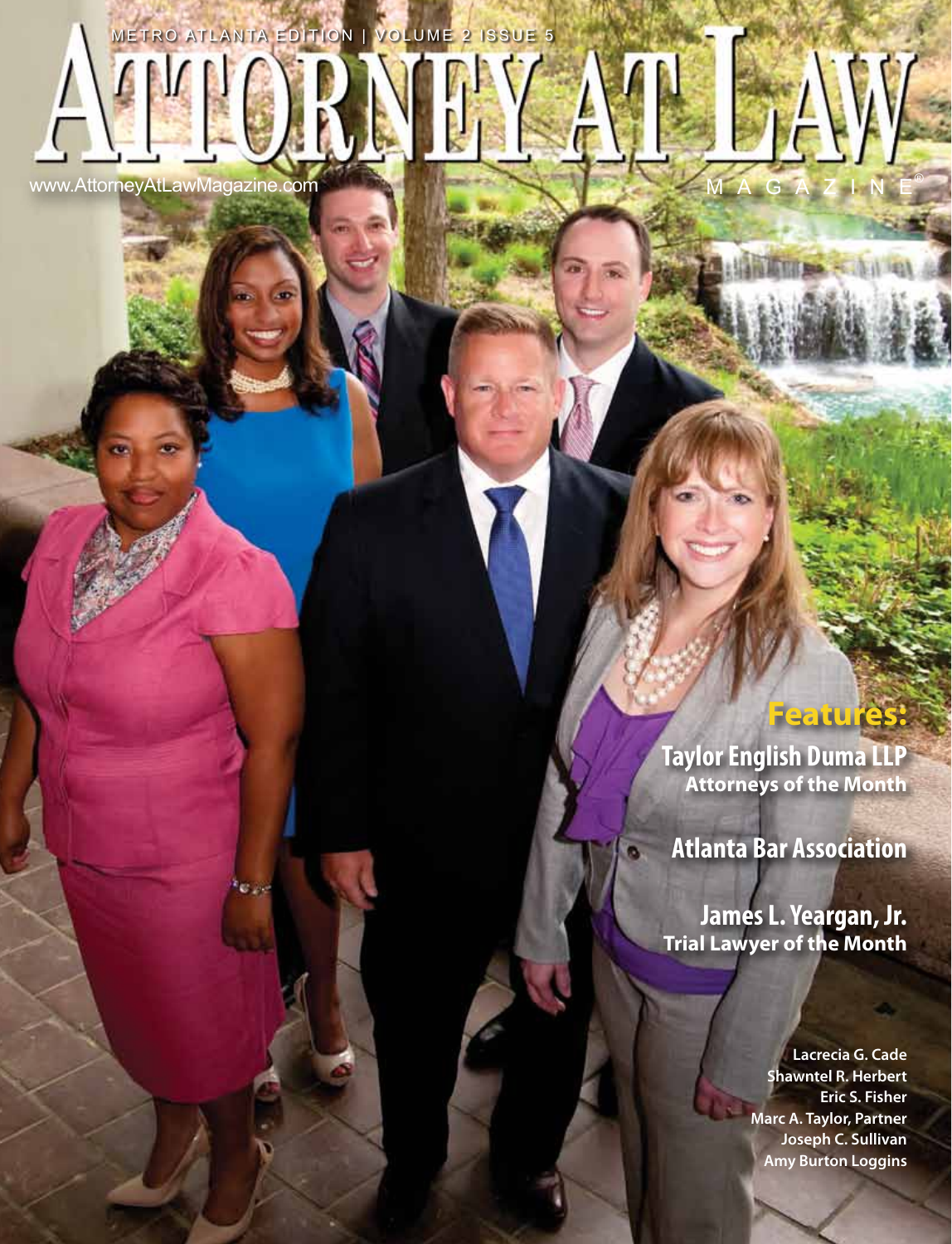Scott L. Duma, Partner, Marc A. Taylor, Partner, Joseph M. English, Partner George C. Gaskin, COO (Chief Operating Officer)

# Morneys of the Month **It's All in the Slogan... Taylor English: Purpose-Built**

By Laura Maurice

**T** aylor English Duma LLP's meteoric rise among law firms can be summed up in its slogan: the purpose-built law firm. In just eight years, the firm has grown from four former "big firm" attorneys to one of the fastest growing law firms in Atlanta as well as one of the 100 fastest-growing private companies in the city, according to the Atlanta Business Chronicle. What they have built, with intention, is more than another mid-sized firm, but one that may change the landscape of law firms in Atlanta—and beyond. Their goal is to continue to innovate and to rethink the law firm paradigm.

We sat down with partner Marc Taylor and a group of Taylor English lawyers to discuss the firm's innovative business model through the eyes of the lawyers who work there.

#### **The Vision**

The recession had not hit when Taylor and Scott Duma, former partners at a large Atlanta law firm, started the firm in 2005. Their idea—ambitious for the time—was to deliver to clients the same offering as AmLaw 200 firms: great talent, technical abilities and scope, but with lower fees and the ability to easily structure fees that were better suited to corporate budgets, particularly in the mid-cap and startup markets.

"The idea was simple— wouldn't it be great if we could reverse engineer a law firm with the principal goal of delivering greater value to our clients?" asks Taylor.

They overhauled the traditional law firm organizational

structure while offering reduced costs and innovative fee arrangements, and the model quickly took off. By 2009, the firm made the Atlanta Business Chronicle's Book of Lists' Top 25 Law Firms in Atlanta—by 2012, the firm had cracked the Top 10.

### **TECA: The Acronym**

TECA stands for Talent, Efficiency, Certainty and Alignment and those are the guiding principles for the firm and its value proposition for clients. When it comes to talent, the firm has assembled an impressive roster over the last eight years and, today, is a full-service firm of more than 120 lawyers with strong practices in hospitality, litigation, labor, employment, real estate, corporate, finance, mergers and acquisitions and intellectual property among others.

The firm's attorneys have received numerous accolades. Just this year, 11 Taylor English Duma attorneys were included on the Georgia Super Lawyers list, with an additional nine attorneys being recognized on the Georgia Rising Stars list. Another 10 Taylor English attorneys were named among The Best Lawyers in America for 2013.

These attorneys are not on the roster in name only. "Because of our cost and fee structure, we're able to have senior lawyers perform significant work on every file," says firm managing partner Al Hill. "Part of being efficient means not being too vertical."

Efficiency also implies that the firm's overhead is significantly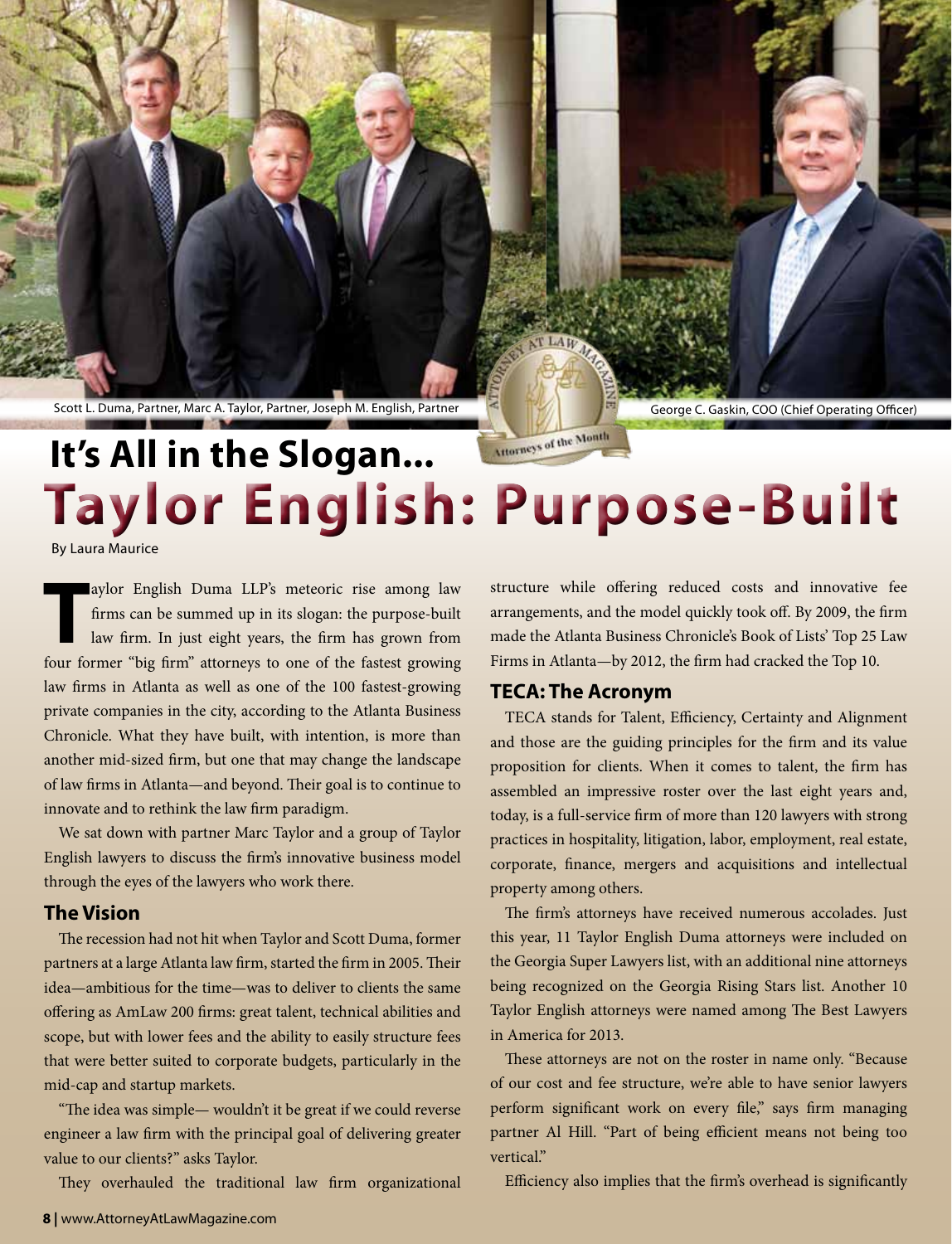

Al B. Hill, CEO (Chief Executive Officer) **David S. Baker, Partner, John D. Hopkins, Partner**, Michael H. Trotter, Partner

less than traditional law firms. The firm achieves this through lower staff-to-attorney ratios and reduced real estate costs (with offices in suburban Cobb County versus in town). Fixed costs are roughly 15 percent of revenue, including real estate, general operating costs and non-attorney staff. The firm leverages these cost savings into an ability to drive value into every client engagement.

Perhaps more important to the equation are certainty and alignment when it comes to client engagements. Taylor English offers a variety of fee structures including caps or flat fees so that clients understand what the fee will be before initiating the engagement. According to partner Joe English, "The ability of a client to perform an accurate return on investment analysis before deciding to engage counsel is a critical component of our client-focused approach to delivering legal services." Going one step further, the firm tries to align with clients regarding outcomes so that they are incented when the desired result is achieved and conversely, have some "skin in the game" if results don't go their way. "Our clients want to pay us for results, not just our efforts, and the fee arrangement should reflect that salient fact," Taylor says.

The value proposition that Taylor English offers has been very well received internally and externally. The firm competes with all of the major law firms in Atlanta for work among mid-cap and startup firms, as well as the more commoditized work for Fortune 100 companies. Nationally recognized expert on law firm economics, Michael Trotter, joined the firm in 2009 and believes that Taylor English reflects the ongoing evolution of the legal services industry in that sophisticated corporate clients are demanding value from their outside counsel and are becoming much more adept at segmenting their legal needs depending upon the type of matter involved. "The ongoing success of Taylor English is tied to our ability to deliver sophisticated legal services to all segments of the legal market, including the segment that does not require the breadth and depth of services offered by the largest law firms. We succeed in this space because our value proposition conforms nicely with the client's need for efficient lawyering that takes into account the significance of the matter being handled."

Attorneys are attracted to the concept of delivering value and being paid accordingly. Taylor believes that the old vertical model of structuring law firms, in which top lawyers are paid vastly higher compensation (often based on past contributions rather than current reality) than their younger colleagues, places tremendous pressure on the few who rise to the top to stay there and justify the high hourly rates they charge. The horizontal model that Taylor English uses tends to equalize compensation among the firm's attorneys and encourages everyone to originate business (and those who originate business are paid for doing so, as well as for the legal work they do). This has appeal among more senior attorneys who may be looking for ways to better manage their practices and allows attorneys of all levels to flourish. It also attracts like-minded associates who want to have some control over their destiny. For attorney Lacrecia Cade, who started out at Kilpatrick Stockton (now Kilpatrick Townsend), Taylor English offers good balance and allows her to be a top-notch lawyer without sacrificing her family or personal life.